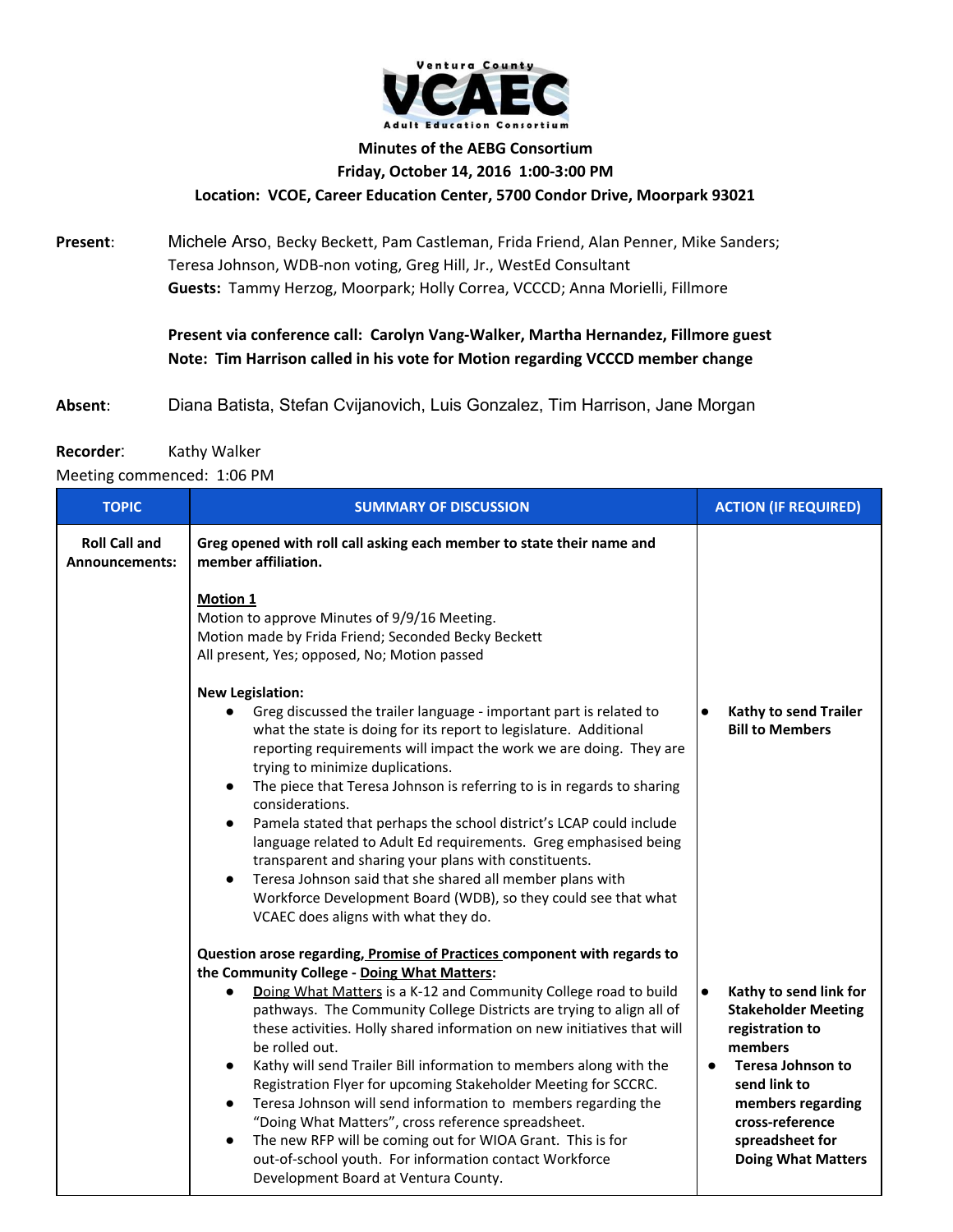|                        | Pam shared that VCOE is looking at doing more with Adult Schools<br>$\bullet$<br>and hopes this continues in the future. Update: They have hired<br>David Mason, Employment Specialist, that will collaborate with the<br>North Ventura County Adult Education Schools.<br>It was noted that only 2 or 3 percent of students in consortium<br>$\bullet$<br>transitions from Adult School to Community College. There can be a<br>problem if the student receives financial aid at adult school, as they<br>then can't use financial aid at community college level  Need<br>Articulation agreement. There is a need for invested staff to to<br>provide an articulated pathway. Adult schools can provide entry<br>level certificates and then continue to community college if students<br>want to move on to the next level. Community colleges prepare<br>students for higher level learning. There is a need to bridge short<br>term CTE levels at the Adult School to the next higher level CTE<br>provided by the Community Colleges.<br>Holly shared that VCCCD is working on steps of collaboration<br>$\bullet$<br>between Adult Schools and the Community Colleges - WIOA,<br>certifications, and non-credit classes are coming.<br>Teresa referenced, looking back at surveys of students during early<br>$\bullet$<br>AB86 planning, that 97% of those at adult schools wanted to get a<br>job. College students didn't know why they were there. The<br>challenge is finding the pool of unserved students. One place is to<br>look at unemployment rates of people over 18 in Ventura County.<br>Greg will look at Ventura County populations that benefits from<br>AEBG programs. It is noted that the goal differs at different times in<br>their life. Look at statistics. Need a strong work ethic.<br>It was discussed that there is a tie in from high school to community<br>$\bullet$<br>college to take low level certificate programs; become employable;<br>work in the industry; then want the next level certificate. The beauty<br>of ROP is that they do externships.<br>Rational 1 short-term CTE program.<br>$\bullet$<br>Bridge Adult Ed and Community College. Adult Ed Schools and<br>Community Colleges in the area should make use of each other's<br>resources. Provide post-secondary education which is part of larger<br>pathway. | $\bullet$ | Greg to look at<br>unemployment rates<br>for Ventura County of<br>those 18 and over. |
|------------------------|---------------------------------------------------------------------------------------------------------------------------------------------------------------------------------------------------------------------------------------------------------------------------------------------------------------------------------------------------------------------------------------------------------------------------------------------------------------------------------------------------------------------------------------------------------------------------------------------------------------------------------------------------------------------------------------------------------------------------------------------------------------------------------------------------------------------------------------------------------------------------------------------------------------------------------------------------------------------------------------------------------------------------------------------------------------------------------------------------------------------------------------------------------------------------------------------------------------------------------------------------------------------------------------------------------------------------------------------------------------------------------------------------------------------------------------------------------------------------------------------------------------------------------------------------------------------------------------------------------------------------------------------------------------------------------------------------------------------------------------------------------------------------------------------------------------------------------------------------------------------------------------------------------------------------------------------------------------------------------------------------------------------------------------------------------------------------------------------------------------------------------------------------------------------------------------------------------------------------------------------------------------------------------------------------------------------------------------------------------------------------|-----------|--------------------------------------------------------------------------------------|
| <b>Follow-Up Items</b> | Remote access:<br>We need to come up with a way to improve access - still looking at<br>$\bullet$<br>this. Greg feels like if we are not all going to be present we need to<br>be in a place where we can see faces. Consider if that is something<br>that members can commit to.                                                                                                                                                                                                                                                                                                                                                                                                                                                                                                                                                                                                                                                                                                                                                                                                                                                                                                                                                                                                                                                                                                                                                                                                                                                                                                                                                                                                                                                                                                                                                                                                                                                                                                                                                                                                                                                                                                                                                                                                                                                                                         |           |                                                                                      |
|                        | <b>Data Collection Process:</b><br>Next steps - look at data<br>$\bullet$                                                                                                                                                                                                                                                                                                                                                                                                                                                                                                                                                                                                                                                                                                                                                                                                                                                                                                                                                                                                                                                                                                                                                                                                                                                                                                                                                                                                                                                                                                                                                                                                                                                                                                                                                                                                                                                                                                                                                                                                                                                                                                                                                                                                                                                                                                 |           |                                                                                      |
|                        | We will have state data soon; let's make use of it. We have the<br>$\bullet$<br>attention of the community college. Make it worth their while to<br>figure out the best way to move forward.                                                                                                                                                                                                                                                                                                                                                                                                                                                                                                                                                                                                                                                                                                                                                                                                                                                                                                                                                                                                                                                                                                                                                                                                                                                                                                                                                                                                                                                                                                                                                                                                                                                                                                                                                                                                                                                                                                                                                                                                                                                                                                                                                                              |           |                                                                                      |
|                        | Greg will share data information from the state at next meeting.<br>$\bullet$<br>State is working on data collection for next year - probably related to<br>$\bullet$<br>same outcomes as WIOA. The state is really invested in this.<br>Accountability will be at consortium level. You can get job                                                                                                                                                                                                                                                                                                                                                                                                                                                                                                                                                                                                                                                                                                                                                                                                                                                                                                                                                                                                                                                                                                                                                                                                                                                                                                                                                                                                                                                                                                                                                                                                                                                                                                                                                                                                                                                                                                                                                                                                                                                                      |           | Greg to do data<br>share at next<br>meeting                                          |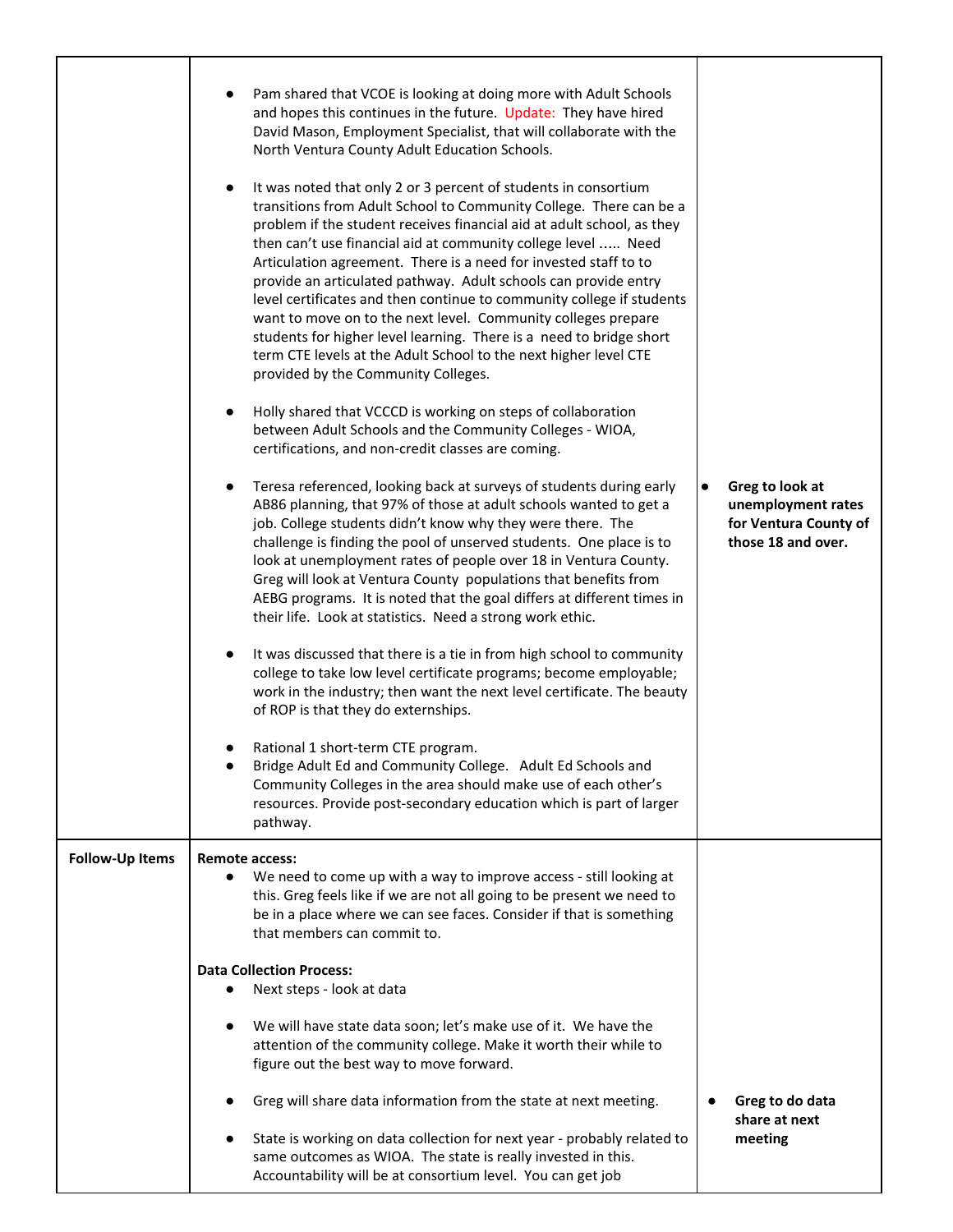| placement data thru EDD.                                                                                                                                                                                                                                                                                                                                               |
|------------------------------------------------------------------------------------------------------------------------------------------------------------------------------------------------------------------------------------------------------------------------------------------------------------------------------------------------------------------------|
| Greg shared that it looks like AB104 is working with vendors to<br>establish guidelines for Data collection. Once decided everyone will<br>need to use the same vendor.                                                                                                                                                                                                |
| By Dec. we have to provide a work-plan and a budget for Data and<br>Accountability funds. We need to begin thinking about it  when<br>we know what vendor the state is going with, as a consortium we<br>need to insure appropriate training is provided for data collection.                                                                                          |
| It was mentioned that as consortium we may want to be consistent<br>within; that we use same type of common measures to compare our<br>data.                                                                                                                                                                                                                           |
| We assume ASAP and CASAS/TOPsPro are two of the vendors being<br>considered. CASAS/TOPsPro has done this for the state in the past.<br>The question is  can they bridge the two. With TOPsPro the state<br>gets assessment testing and data collection process.                                                                                                        |
| <b>AEBG Summit:</b>                                                                                                                                                                                                                                                                                                                                                    |
| VCAEC will be represented at the Summit by the following members:<br>Michele Arso, Simi Valley, Diana Batista, Oxnard, Pamela Castleman,<br>VCOE and Greg Gillespie, Ventura College; Fillmore was selected as a<br>presenter (4 from Fillmore to attend and present)<br>Members that attend Summit, will give a report from their visit at a<br>future VCAEC meeting. |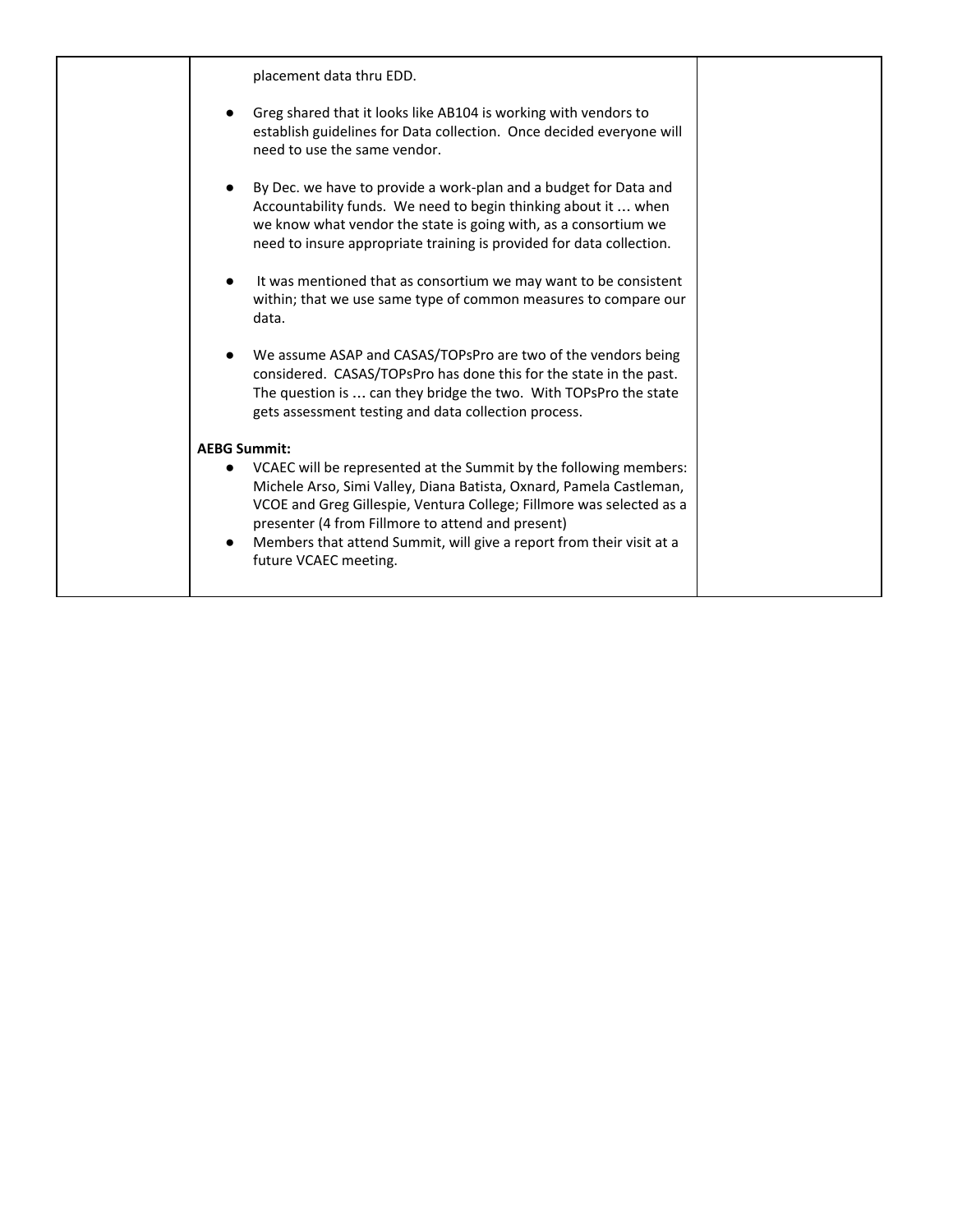| Governance | <b>Governance Changes:</b><br>Governance policy plan is posted on the AEBG website - how the<br>$\bullet$<br>meeting is run.                                                                                                                                                                                                                 |                                                  |
|------------|----------------------------------------------------------------------------------------------------------------------------------------------------------------------------------------------------------------------------------------------------------------------------------------------------------------------------------------------|--------------------------------------------------|
|            | Decisions need to be made on how expenditures are paid and<br>$\bullet$<br>approved.                                                                                                                                                                                                                                                         |                                                  |
|            | Right now the policy for guests is that they have to be invited by a<br>$\bullet$<br>member.                                                                                                                                                                                                                                                 |                                                  |
|            | We also need to insure that we are doing what we say we are doing.<br>$\bullet$<br>Member representation by proxy, in event, designated<br>$\bullet$<br>representative from a given district is unable to attend meeting.                                                                                                                    |                                                  |
|            | VCCCD member representation change.                                                                                                                                                                                                                                                                                                          |                                                  |
|            | 1. Are there any objections to consolidating representation for VCCCD<br>from 3 seats to 1 seat on VCAEC?                                                                                                                                                                                                                                    |                                                  |
|            | 2. Voting power - VCCCD would be one entity and given one vote<br><b>Discussion:</b>                                                                                                                                                                                                                                                         |                                                  |
|            | Michele Arso liked that they would have one consistent member at<br>$\bullet$<br>VCAEC meetings.                                                                                                                                                                                                                                             |                                                  |
|            | Holly Correa will be replacing Tim Harrison as the representative in<br>$\bullet$<br>November. When voting, she will consider the opinions from all 3<br>colleges.                                                                                                                                                                           |                                                  |
|            | VCCCD did not submit data or ask for funding.<br>$\bullet$                                                                                                                                                                                                                                                                                   |                                                  |
|            | In the event of a major policy change or funding issue would arise<br>$\bullet$<br>the consortium would discussed the change at one meeting and                                                                                                                                                                                              |                                                  |
|            | vote at the next meeting.                                                                                                                                                                                                                                                                                                                    |                                                  |
|            | General consensus was that VCCCD would have one vote.<br>$\bullet$                                                                                                                                                                                                                                                                           |                                                  |
|            | Motion 1<br>Motion by Pamela Castleman and Seconded by Frida Friend, to<br>$\bullet$<br>change representation for Ventura County Community College<br>District (VCCCD) from 3 seats on consortium representing Ventura,<br>Moorpark and Oxnard Colleges to one seat representing Ventura<br>County Community College District as one entity. |                                                  |
|            |                                                                                                                                                                                                                                                                                                                                              |                                                  |
|            | All present - Yes; opposed - No; Motion Approved                                                                                                                                                                                                                                                                                             |                                                  |
|            | <b>Expenditure Approval Discussion:</b><br>A policy needs to be established regarding approval for expenditure<br>$\bullet$<br>of unallocated funds.                                                                                                                                                                                         | Greg/Kathy to<br>develop form for<br>expenditure |
|            | Perhaps a few expenditures tiers should be established;<br>Operations expenditures of over \$1000.00 one tier,<br>$\bullet$<br>Up to \$200.00 for non technical-no additional approval<br>$\bullet$                                                                                                                                          | reimbursement.                                   |
|            | Conference reimbursement guidelines - including a Per Diem Fixed<br>$\bullet$<br>rate for meals each day.                                                                                                                                                                                                                                    |                                                  |
|            | Standard - meal Per Diem maybe \$50.00<br>$\bullet$                                                                                                                                                                                                                                                                                          |                                                  |
|            | <b>Member Representation to VCAEC:</b>                                                                                                                                                                                                                                                                                                       |                                                  |
|            | Who can vote?<br>$\bullet$<br>We must have an Intent to Participate form on file for member<br>$\bullet$                                                                                                                                                                                                                                     |                                                  |
|            | representative and that member must have approval by their                                                                                                                                                                                                                                                                                   |                                                  |
|            | Board.<br>If a district's Board appointed representative cannot attend who can<br>$\bullet$                                                                                                                                                                                                                                                  |                                                  |
|            | vote in their place?                                                                                                                                                                                                                                                                                                                         |                                                  |
|            | Established guidelines need to be in place as to who can vote in a<br>member's absence.                                                                                                                                                                                                                                                      |                                                  |
|            | Each member can appoint a proxy to attend the meeting in their<br>$\bullet$                                                                                                                                                                                                                                                                  |                                                  |
|            | place with full voting privileges. We need documentation of the<br>proxy.                                                                                                                                                                                                                                                                    | Greg will gin up info                            |
|            | A form will be developed by Greg and Kathy to document the official<br>proxy.<br>If neither the member nor the proxy can attend, Kathy should then<br>$\bullet$                                                                                                                                                                              | for vote on member,<br>proxy, etc.               |
|            |                                                                                                                                                                                                                                                                                                                                              |                                                  |